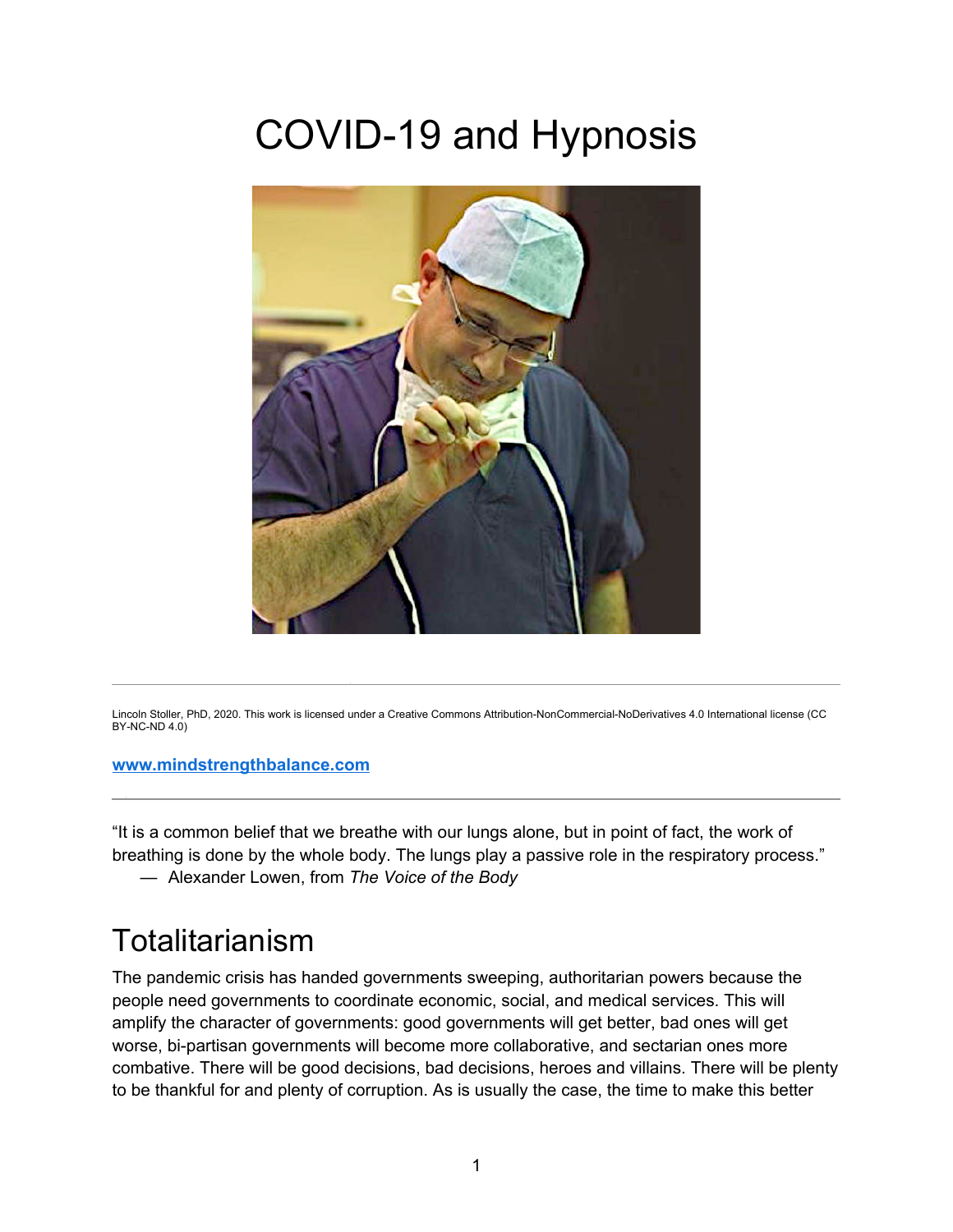was long ago.

The pandemic has also handed the medical establishment total healthcare powers mostly because they have authority, power, and money. This is not due to their having all the answers or sufficient resources because, in fact, they have no answers and they don't have enough resources! Let's look at just a few issues with the objective of getting to the topic of hypnosis.

Healthcare authorities advocate testing for reasons of epidemic management and monitoring. This does not tell people what to do or inform them of how serious the threat is. They have been told what to do: isolate, and they know how serious the threat is as that's measured by mortality, not infection. You don't need to test the dead people.

Testing enables authorities to demonstrate to the population and politicians that they should do what they should already know that they should do. This is not a cure for the disease; it's a cure for foolishness. Granted, however, in a population of the foolish, foolishness is the first vector of contagion.

Healthcare authorities have been and have not been and have sometimes been advocating social distancing, quarantining, shelter-in-place, disinfecting, avoiding touching oneself or others, cloaking, masking, and covering because, we've been told, the virus is transmitted by touch, droplets, and air and can live on surfaces for days. This has been a confusing quagmire of contradictory, inconsistent, unknown, and misleading information.

The only logical connection between the mode of transmission and the suggested measures is isolating people. Shelter-in-place appears to be the only measure that has bent the curve of the population rate of transmission. By themselves masking, covering, cloaking, washing, and disinfecting did next to nothing on the large scale. These measures don't work unless they're flawlessly put into effect.

Today I stood in a line of 60 people, properly separated, and I would have waited 40 minutes breathing everyone else's air and moisture if I hadn't been disgusted by the farce of it all, returned my groceries, and left. Social distancing allows too much leakage.

On the small scale of individual protection, a full armamentarium of germ isolation can protect the few medical professionals able to maintain it, but this Hazmat-suited level is unavailable to the rest of us, and increasingly unavailable to the frontline providers, too.

### Sick-Care Is Not Coming to the Rescue

So what do the healthcare authorities have to offer us? They haven't been able to test for it, they can't stop it, and they can't cure it. Also, if you've been reading carefully, they can't diagnose it symptomatically, as COVID-19 is not only respiratory but gastro-intestinal, and presents in other forms, such as various organ failures.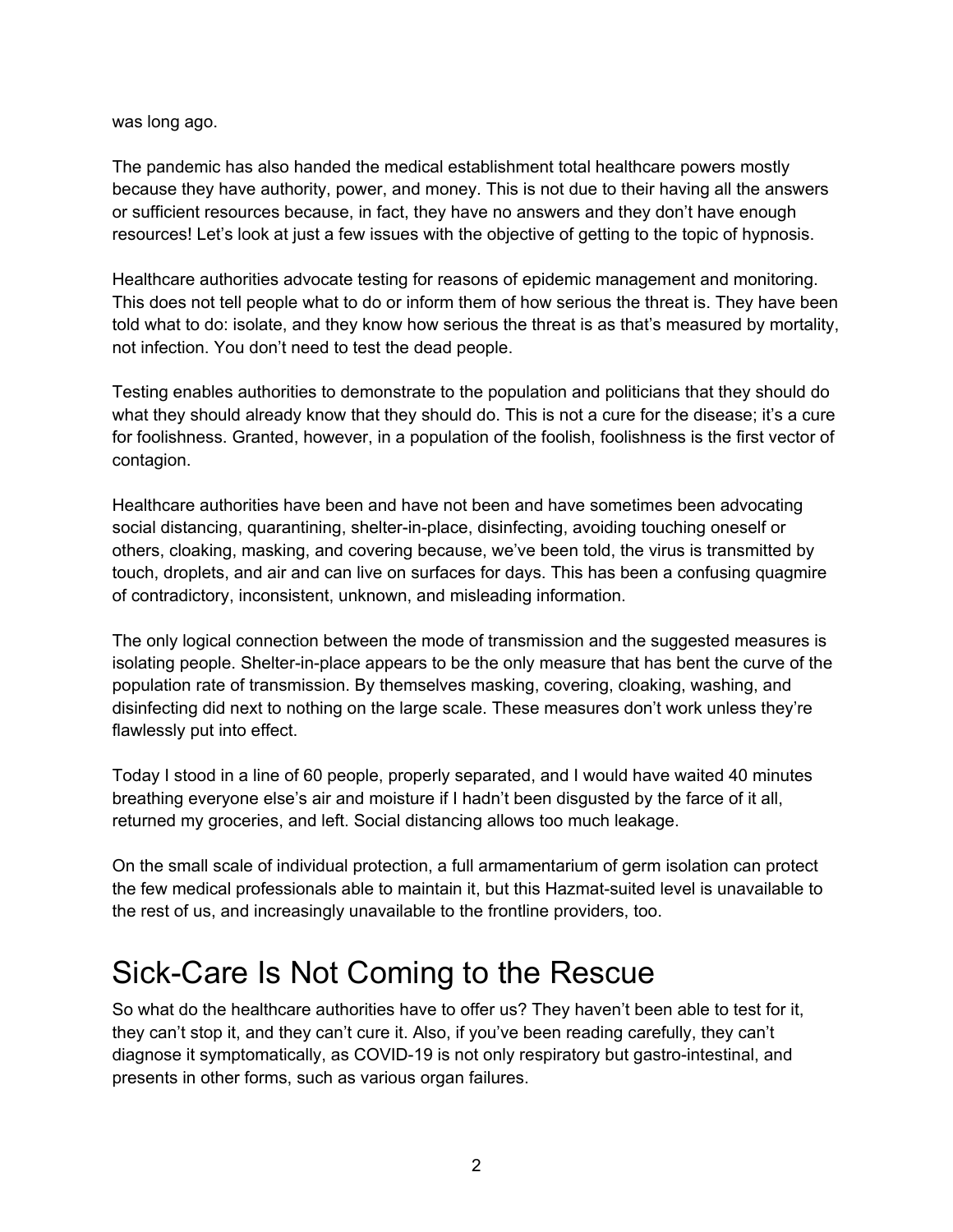Why are we calling for direction from our doctors, clinics, and ambulances like children following the pied piper? Perhaps lemmings might be a better metaphor. Why? Because in the more severe cases, they can save your life of course! But can they?

It turns out that half of those that need to be put on a respirator don't respire, they expire. Just like the time to fix the political system was before it falls apart, the best time to secure your health is before you lose it.

I am not impugning the integrity of the medical system. They are doing exactly what they said they'd do and they're doing it as best they can. I am chiding the foolishness of relying on them for healthcare. They are an emergency sick-care system and, if you're not yet sick, then you would do better if you made plans not to get sick or — in the likely event that you will get sick not to get so sick.

In a previous post, I endorsed measures to boost your immune system, which I continue to endorse. Here I want to address the issue of survival, which is more about strength than immunity. If immunity is tantamount to how to avoid a sinking ship, then survival is about what to do when it sinks.

# Dying

Let's get down to business. How are you most likely to die from COVID-19? It seems to be one complication or another having to do with a failure of your cardio-pulmonary system. Either you can't respire and drown outright, or you exhaust your energy and die trying. The respirators might save you if you're exhausted, but they can't help you if your lungs have failed entirely. Might there possibly be some other way of approaching this endgame? At this point, you've got little left to lose.

First of all, people don't just drown because they sink. They sink because they can't swim, so staying afloat is really your first means of protection. Respirators are breathing tubes for sinking people. How about throwing people a life preserver? What would that mean?

Scuba diving is a sport whose first rule is not to drown. It relies on two primary skills: swimming and breathing. The first involves muscles and the second lung power. Both of these are quickly learned.

If you've ever exercised you'll know that you become sore and, in a couple of days, you get stronger. Amazing, isn't it? If you've ever done any diving — granted, most people have not, but if you did — you'd know that you can quickly expand your lung capacity. A good scuba diver will use only half the air of an unskilled diver, and they can execute exactly the same maneuvers. Part of that is because they use their muscles less, but part of it is also because their respiration is more efficient. Their lungs work better.

Now, I'm going to make what will seem like an outrageous suggestion for everyone: get serious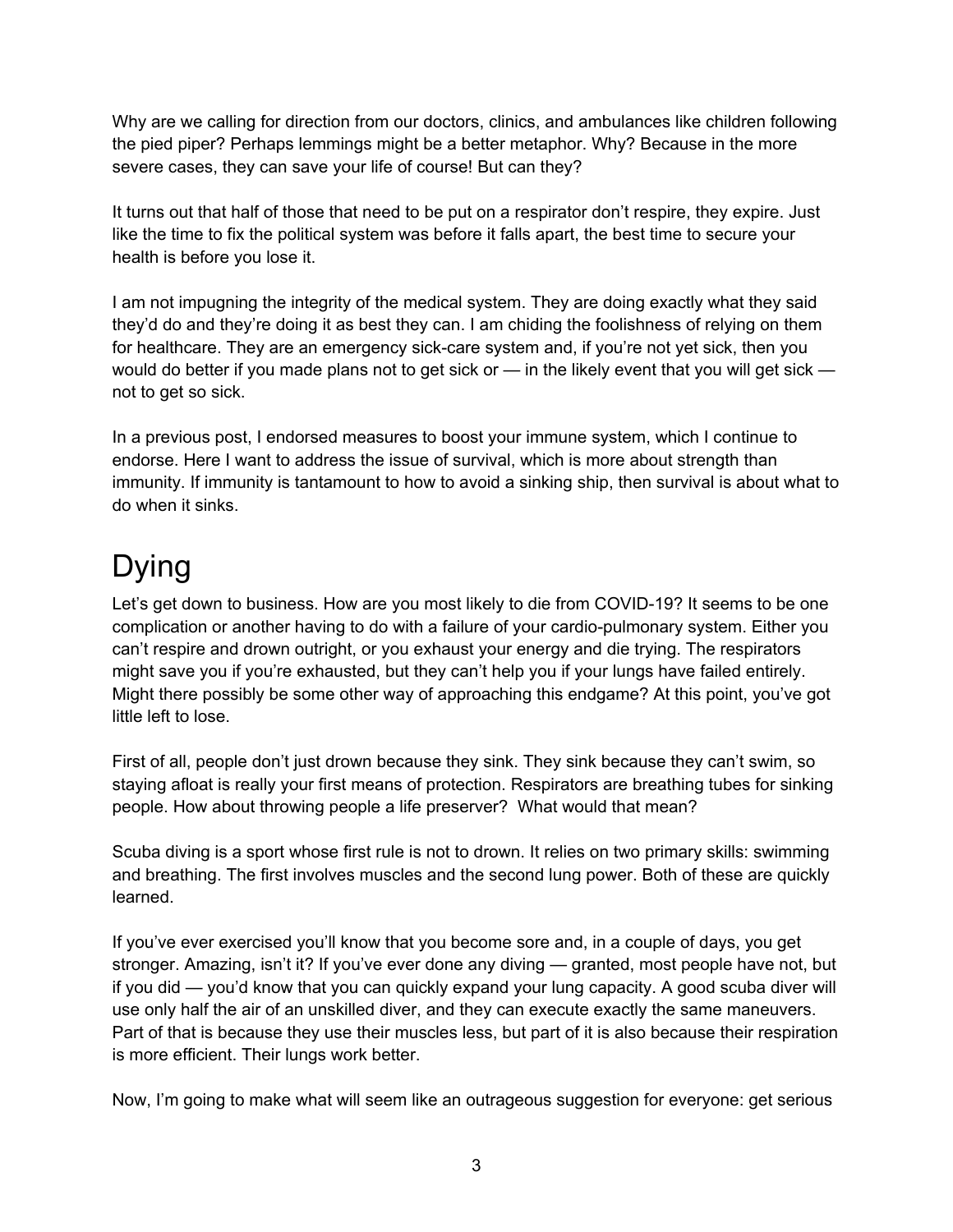exercise now, and exercise your breathing! Spend an hour each day getting cardio-pulmonary exercise. Can you imagine the uproar that would ensue if the government required this? Imagine being forced to actually learn to survive! What an unprecedented invasion of privacy! Would it be too much to expect this to be recommended?

# Hypnotism

I will now take a hook-shot by introducing hypnosis.

Being calm lies at the root of not drowning. First, the reason you have liquid in your lungs is that your immune response has gone haywire: the liquid that is drowning you is your own. If you know anything about the behavior of a drowning person you will know that they effectively doom themselves by not knowing what to do, and by exhausting themselves doing the wrong things, not unlike your immune system. If you could hypnotize a drowning person to cease their panic and float, they wouldn't drown.

I'm going to make another outrageous suggestion — more outrageous than the last one which is that by hypnotizing your immune system to relax it might not fill your lungs with water. You can say that's ridiculous, and it might be, but hypnotism does some amazing things because people can do some amazing things, a lot more than they're told they can do, and gaining some control over one's immune system is well within the limits of what's possible.

If we expect 30% of the world to contract COVID-19 and 1% of those to die — which is optimistic — then 20 million die. If hypnosis could relax the immune reaction and save 1% of these, 200,000 would live.The effect could be ten times that number, and, in addition, survivors would get better faster.

But there's another benefit: a relaxed person needs less air. This is half of the magic of a successful diver: you learn to exert almost no force when swimming as all your unused muscles are limp. A drowning COVID-19 patient is going to be struggling. They're afraid and they're gasping for air. Struggling is not helping, but it only seems rational.

Hypnosis isn't rational. You can sweep away any level of pain, and separate yourself from any reality. It is actually quite easy to hypnotize a person into a level of deep relaxation, and in this state, your muscles will not consume much oxygen or produce much CO2.

I don't know how much pressure this would take off your strained cardio-respiratory system, but it could have some significance. What if it lowered your respiratory requirement by 10%? Would that mean that 10% of those who would otherwise suffocate would survive?

# Airways

There are my two suggestions for seriously ill COVID-19 patients: relax the immune response, and relax the body's need for air. Toward this end, I will write two hypnotic inductions which I will